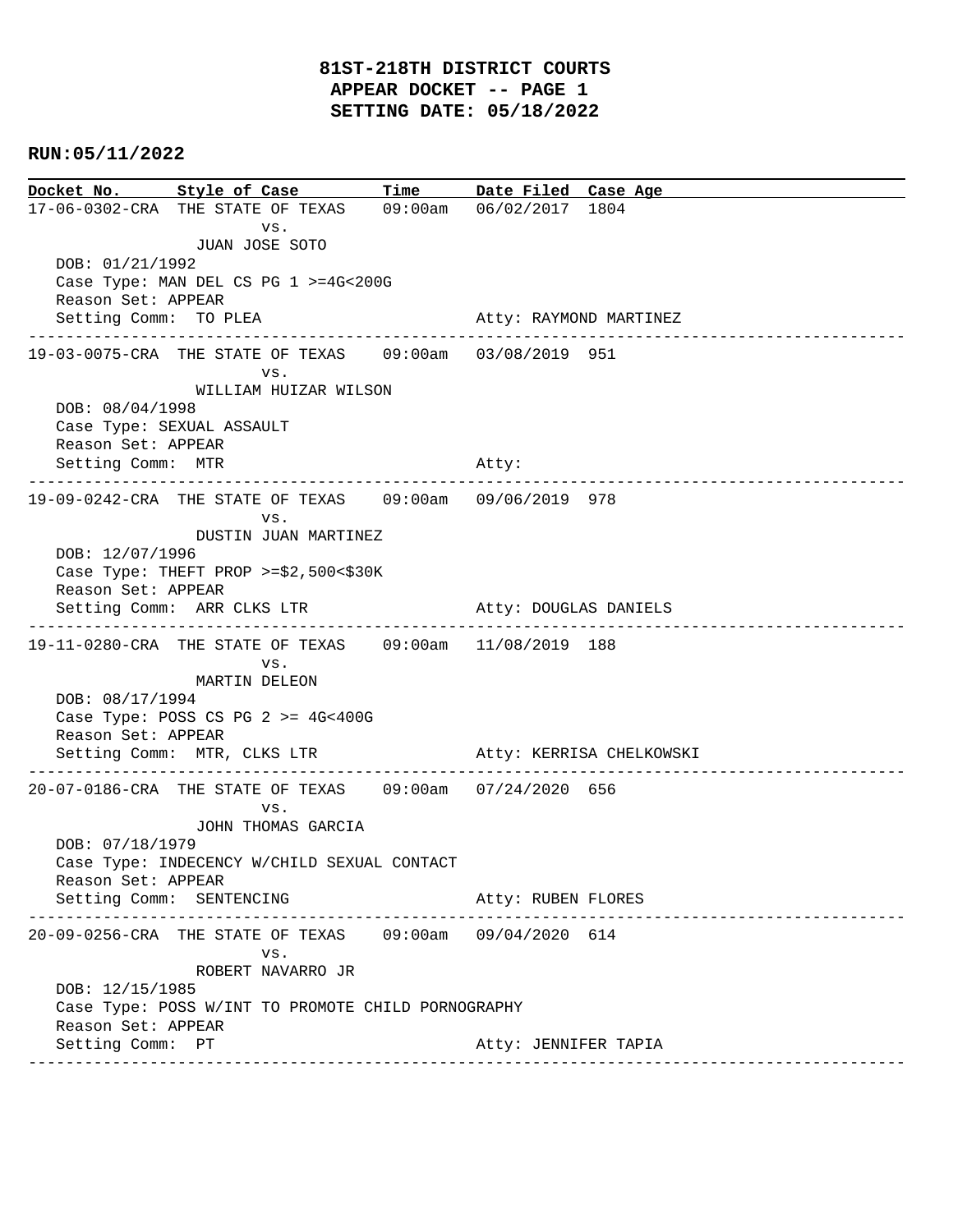**Docket No. Style of Case Time Date Filed Case Age**  20-12-0334-CRA THE STATE OF TEXAS 09:00am 12/04/2020 523 vs. TAMALA SPRINGS GROFF DOB: 03/17/1972 Case Type: POSS CS PG 1 >=4G<200G Reason Set: APPEAR Setting Comm: NEEDS DATES (FTA (5/17/21) Atty: TRLA PDO ---------------------------------------------------------------------------------------------- 20-12-0352-CRA THE STATE OF TEXAS 09:00am 12/04/2020 228 vs. HECTOR LOPEZ DOB: 04/20/1980 Case Type: ASSAULT FAM/HOUSE MEM IMPEDE BREATH/CIRCULAT Reason Set: APPEAR Setting Comm: MTR, DEF TO HIRE Atty: ---------------------------------------------------------------------------------------------- 21-02-0029-CRA THE STATE OF TEXAS 09:00am 02/05/2021 460 vs. JOSLYN BREANNA HUIZAR DOB: 10/02/1997 Case Type: MAN DEL CS PG 1 >=4G<200G Reason Set: APPEAR Setting Comm: ARR Atty: TRLA PDO ---------------------------------------------------------------------------------------------- 21-02-0052-CRA THE STATE OF TEXAS 09:00am 02/05/2021 460 vs. JOSLYN BREANNA HUIZAR DOB: 10/02/1997 Case Type: POSS CS PG 1 <1G Reason Set: APPEAR Setting Comm: ARR Atty: SEAN KEANE-DAWES ---------------------------------------------------------------------------------------------- 21-02-0059-CRA THE STATE OF TEXAS 09:00am 02/08/2021 457 vs. CHRISTOPHER RODRIGUEZ DOB: 02/02/1988 Case Type: POSS CS PG 2 < 1G Reason Set: APPEAR Setting Comm: ARR; TRACK W/21-12-0478-CRA (PAtty: TRLA PDO ---------------------------------------------------------------------------------------------- 21-03-0130-CRA THE STATE OF TEXAS 09:00am 03/05/2021 334 vs. MICHAEL SHERIFF ANDERSON DOB: 01/17/1981 Case Type: POSS CS PG 1 >=4G<200G Reason Set: APPEAR Setting Comm: MTR Atty: ADRIAN PEREZ ----------------------------------------------------------------------------------------------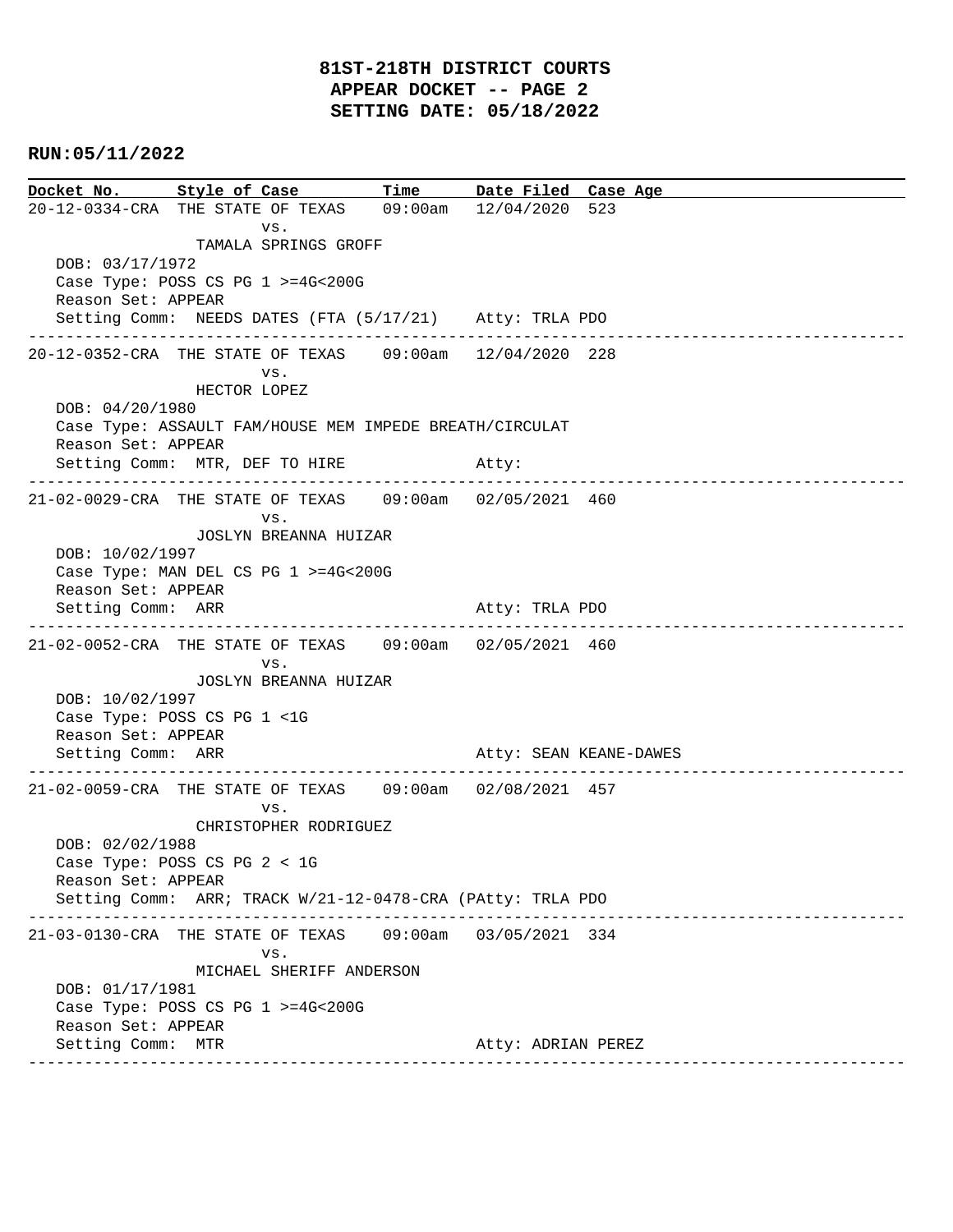**Docket No. Style of Case Time Date Filed Case Age**  21-04-0171-CRA THE STATE OF TEXAS 09:00am 04/09/2021 397 vs. JAMES ROBERT HERNANDEZ DOB: 02/18/1985 Case Type: UNL POSS FIREARM BY FELON Reason Set: APPEAR Setting Comm: MTN TO SUPPRESS (PT 6/21, JDC Atty: RICHARD BRIGGS ---------------------------------------------------------------------------------------------- 21-08-0346-CRA THE STATE OF TEXAS 09:00am 08/20/2021 264 vs. TIJERINA CESARIA DOB: 06/10/1997 Case Type: POSS CS PG 1 <1G Reason Set: APPEAR Setting Comm: ARR; CLKS LTR Atty: ---------------------------------------------------------------------------------------------- 21-10-0389-CRA THE STATE OF TEXAS 09:00am 10/01/2021 222 vs. ERIC SHANE LANGHAM DOB: 04/06/1973 Case Type: BURGLARY OF BUILDING Reason Set: APPEAR Setting Comm: TO PLEA (PT 8/29, JDC 9/27, JTAtty: TRLA PDO ---------------------------------------------------------------------------------------------- 21-12-0458-CRA THE STATE OF TEXAS 09:00am 12/10/2021 152 vs. JON LEWELLYN HAYDEN DOB: 08/24/1979 Case Type: STALKING Reason Set: APPEAR Setting Comm: MON COMP (PT 6/21, JDC 7/19, JAtty: TRLA PDO ---------------------------------------------------------------------------------------------- 21-12-0460-CRA THE STATE OF TEXAS 09:00am 12/10/2021 152 vs. DAVID AROCHA DOB: 12/21/1977 Case Type: MAN DEL CS PG 1 >=4G<200G Reason Set: APPEAR Setting Comm: ARR; CLKS LTR Atty: TRLA PDO ---------------------------------------------------------------------------------------------- 22-01-0013-CRA THE STATE OF TEXAS 09:00am 01/10/2022 121 vs. JOHN ERNEST GUTIERREZ DOB: 11/16/1988 Case Type: BURGLARY OF BUILDING Reason Set: APPEAR Setting Comm: ARR; B/W Atty: TRLA PDO ----------------------------------------------------------------------------------------------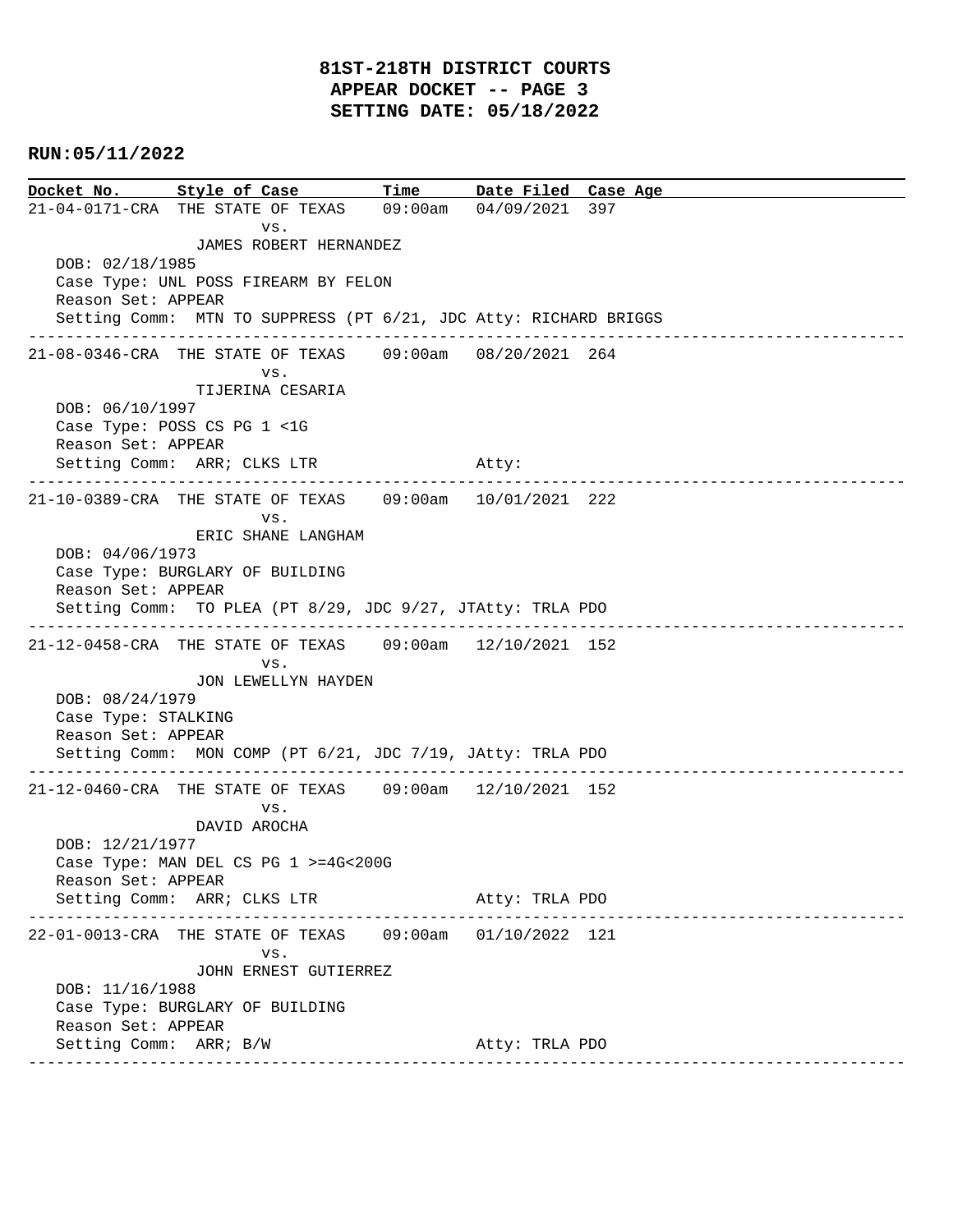### **81ST-218TH DISTRICT COURTS APPEAR DOCKET -- PAGE 4 SETTING DATE: 05/18/2022**

#### **RUN:05/11/2022**

**Docket No. Style of Case Time Date Filed Case Age**  22-02-0021-CRA THE STATE OF TEXAS 09:00am 02/18/2022 82 vs. CHRISTOPHER DAVID ANNABELLI DOB: 08/14/1985 Case Type: BURGLARY OF HABITATION Reason Set: APPEAR Setting Comm: CLK'S LTR (NEEDS DATE) TRAC W/Atty: JENNIFER TAPIA ---------------------------------------------------------------------------------------------- 22-02-0046-CRA THE STATE OF TEXAS 09:00am 02/18/2022 82 vs. JAMES ANDREW MCMULLIN DOB: Case Type: POSS CS PG 1 >=1G<4G Reason Set: APPEAR Setting Comm: ARR; B/W (KENTUCKY) Atty: TRLA PDO ---------------------------------------------------------------------------------------------- 22-02-0057-CRA THE STATE OF TEXAS 09:00am 02/18/2022 82 vs. MICHAEL SAMSON MCCRAW DOB: 10/01/1978 Case Type: INJURY CHILD/ELDERLY/DISABLE W/INT BODILY INJ Reason Set: APPEAR Setting Comm: ARR Atty: TRLA PDO ---------------------------------------------------------------------------------------------- 22-04-0101-CRA THE STATE OF TEXAS 09:00am 04/08/2022 33 vs. GAYLE ALEXIS GARCIA DOB: 09/03/1997 Case Type: POSS CS PG 1/1-B <1G Reason Set: APPEAR Setting Comm: ARR Atty: ---------------------------------------------------------------------------------------------- 22-04-0102-CRA THE STATE OF TEXAS 09:00am 04/08/2022 33 vs. SABRINA GARCIA DOB: 09/09/1989 Case Type: MAN DEL CS PG 1 >=200G <400G Reason Set: APPEAR Setting Comm: ARR Atty: DOUGLAS DANIEL ---------------------------------------------------------------------------------------------- 22-04-0103-CRA THE STATE OF TEXAS 09:00am 04/08/2022 33 vs. ISMAEL GAYTAN III DOB: 10/09/1999 Case Type: TAMPER/FABRICATE PHYS EVID W/INTENT TO IMPAIR Reason Set: APPEAR Setting Comm: ARR Atty: ----------------------------------------------------------------------------------------------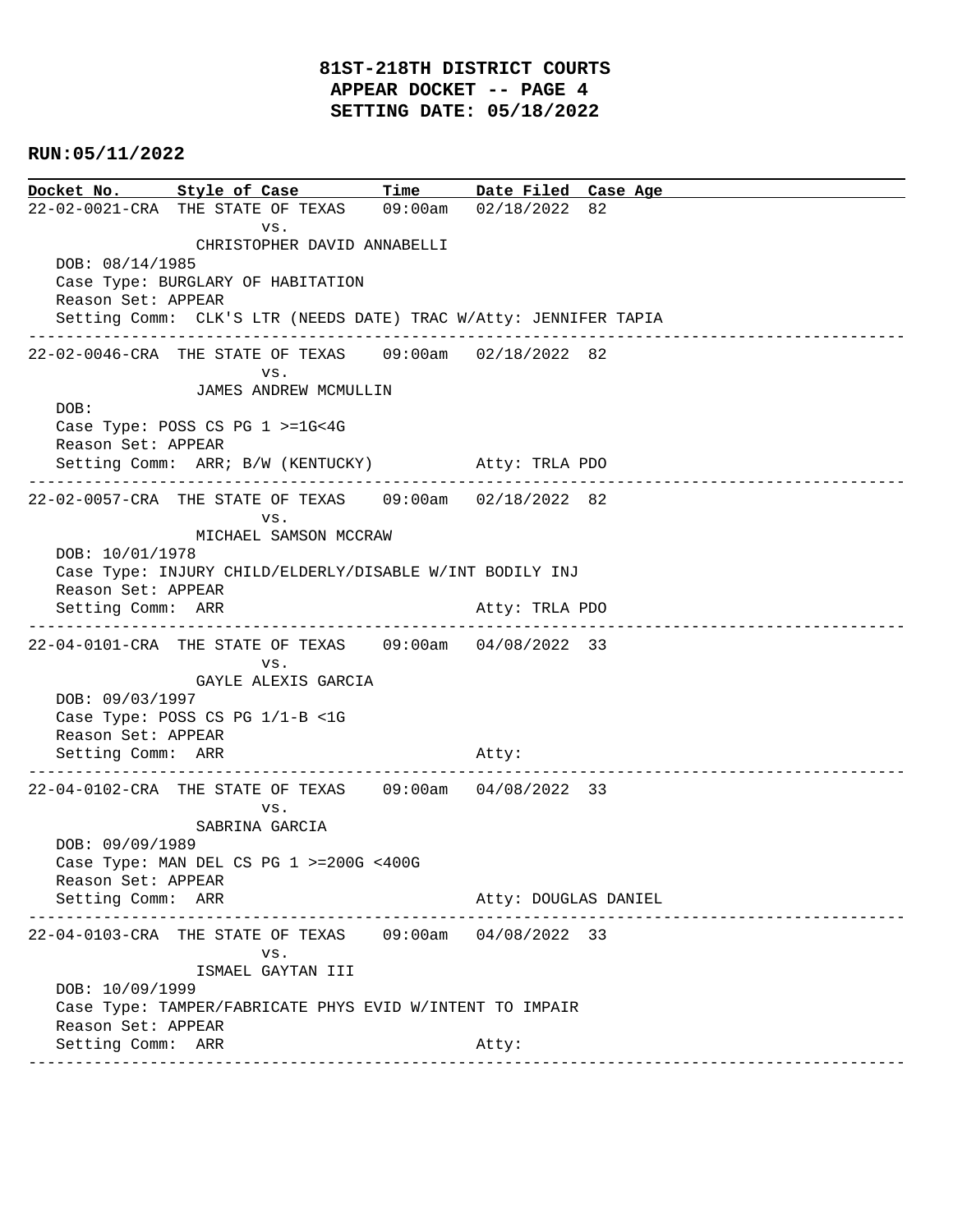**Docket No. Style of Case Time Date Filed Case Age**  22-04-0105-CRA THE STATE OF TEXAS 09:00am 04/08/2022 33 vs. CLINTON WAYNE MANN JR. DOB: 01/11/1988 Case Type: MAN DEL CS PG 1 >=200G <400G Reason Set: APPEAR Setting Comm: ARR Atty: TRLA PDO DOUGLAS DANIEL ---------------------------------------------------------------------------------------------- 22-04-0106-CRA THE STATE OF TEXAS 09:00am 04/08/2022 33 vs. SEAN ANTHONY OZUNA DOB: 10/19/2001 Case Type: EVADING ARREST DET W/VEH Reason Set: APPEAR Setting Comm: ARR Atty: TRLA PDO ---------------------------------------------------------------------------------------------- 22-04-0107-CRA THE STATE OF TEXAS 09:00am 04/08/2022 33 vs. ERIKA TIJERINA DOB: 10/06/1985 Case Type: PROH SUBSTANCE/ITEM IN CORR/CIV COM FACILITY Reason Set: APPEAR Setting Comm: ARR Atty: TRLA PDO ---------------------------------------------------------------------------------------------- 22-04-0108-CRA THE STATE OF TEXAS 09:00am 04/08/2022 33 vs. JAVIER VASQUEZ DOB: 02/12/1966 Case Type: UNL POSS FIREARM BY FELON Reason Set: APPEAR Setting Comm: ARR Atty: TRLA PDO ---------------------------------------------------------------------------------------------- 22-04-0109-CRA THE STATE OF TEXAS 09:00am 04/08/2022 33 vs. DAVID MARTINEZ ZAMORA IV DOB: 07/22/1992 Case Type: ASSAULT FAMILY/HOUSEHOLD MEMBER PREV CONV IAT Reason Set: APPEAR Setting Comm: ARR Atty: TRLA PDO ---------------------------------------------------------------------------------------------- 22-04-0110-CRA THE STATE OF TEXAS 09:00am 04/08/2022 33 vs. DIANE ALVAREZ DOB: 03/02/1983 Case Type: DRIVING WHILE INTOXICATED W/CHILD UNDER 15 YOA Reason Set: APPEAR Setting Comm: ARR Atty: ----------------------------------------------------------------------------------------------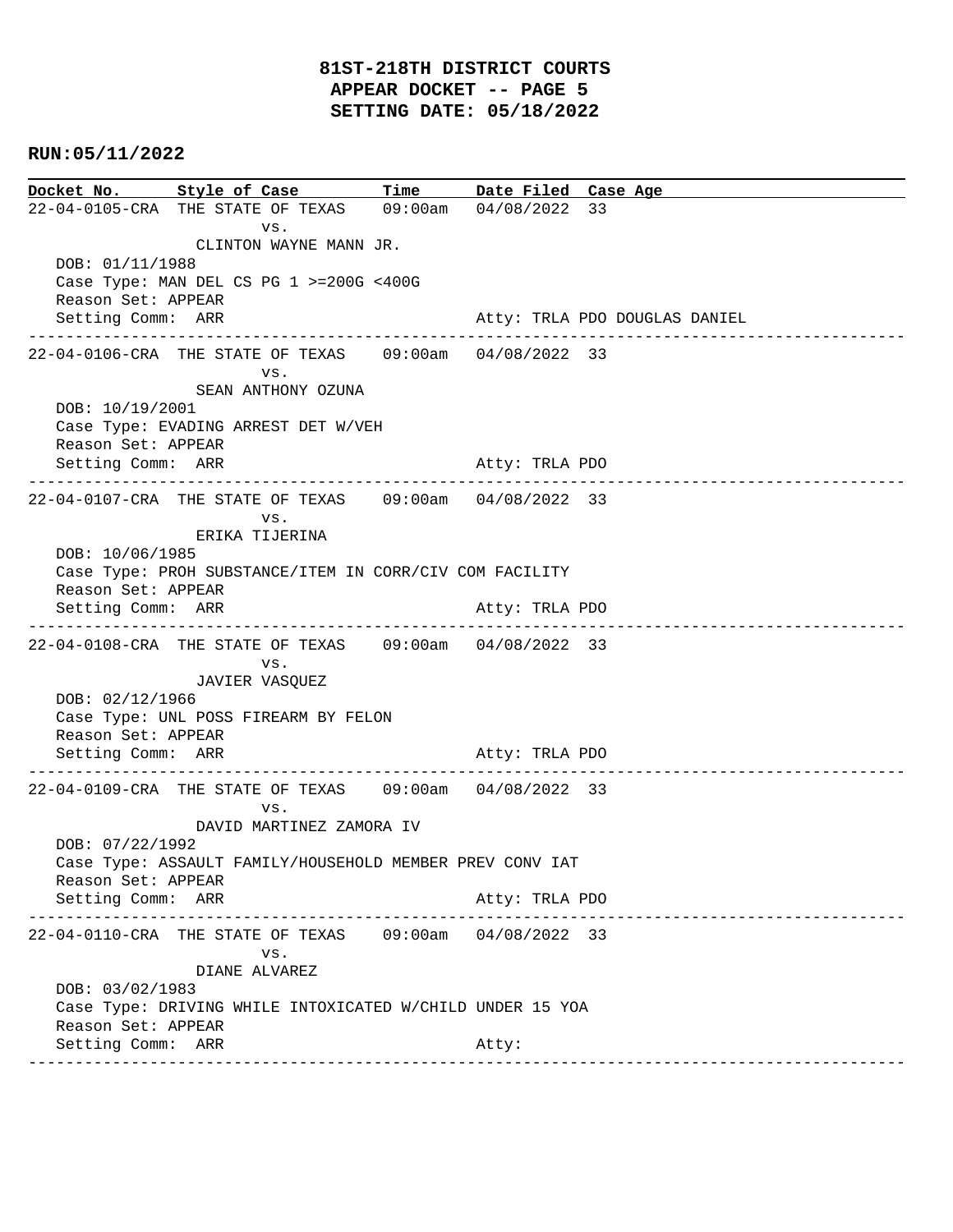**Docket No. Style of Case Time Date Filed Case Age**  22-04-0111-CRA THE STATE OF TEXAS 09:00am 04/08/2022 33 vs. CHRISTOPHER DAVID ANNABELLI DOB: 08/14/1985 Case Type: UNAUTH USE OF VEHICLE Reason Set: APPEAR Setting Comm: ARR; TRACK W/22-02-0021-CRA Atty: JENNIFER TAPIA ---------------------------------------------------------------------------------------------- 22-04-0112-CRA THE STATE OF TEXAS 09:00am 04/08/2022 33 vs. GAVIN JOSEPH ATERRADO-DEARIE DOB: 08/31/1990 Case Type: THEFT PROP >=\$2,500<\$30K Reason Set: APPEAR Setting Comm: ARR Atty: TRLA PDO ---------------------------------------------------------------------------------------------- 22-04-0113-CRA THE STATE OF TEXAS 09:00am 04/08/2022 33 vs. GAVIN JOSEPH ATERRADO-DEARIE DOB: 08/31/1990 Case Type: BURGLARY OF HABITATION Reason Set: APPEAR Setting Comm: ARR Atty: TRLA PDO ---------------------------------------------------------------------------------------------- 22-04-0114-CRA THE STATE OF TEXAS 09:00am 04/08/2022 33 vs. GAVIN JOSEPH ATERRADO-DEARIE DOB: 08/31/1199 Case Type: ESCAPE CAUSE BODILY INJ Reason Set: APPEAR Setting Comm: ARR Atty: TRLA PDO ---------------------------------------------------------------------------------------------- 22-04-0115-CRA THE STATE OF TEXAS 09:00am 04/08/2022 33 vs. WINDY LEIGH CANCEL DOB: 03/27/1983 Case Type: EVADING ARREST DET W/VEH Reason Set: APPEAR Setting Comm: ARR Atty: ---------------------------------------------------------------------------------------------- 22-04-0117-CRA THE STATE OF TEXAS 09:00am 04/08/2022 33 vs. ORLANDO CANTU CUEVAS DOB: 07/07/1984 Case Type: AGG ASSAULT W/DEADLY WEAPON Reason Set: APPEAR Setting Comm: ARR Atty: ----------------------------------------------------------------------------------------------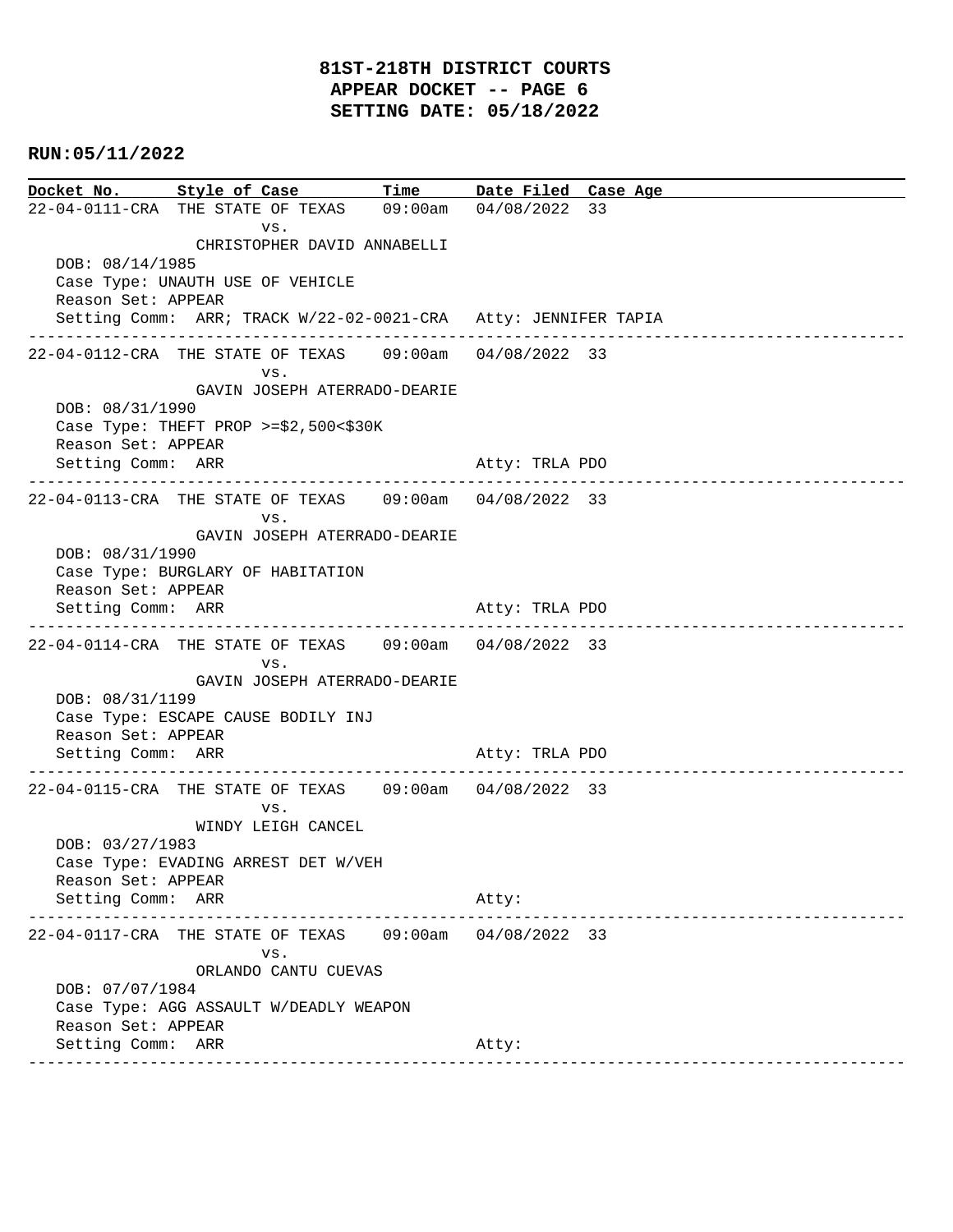| Docket No. Style of Case Time Date Filed Case Age                       |  |  |  |  |
|-------------------------------------------------------------------------|--|--|--|--|
| 22-04-0118-CRA THE STATE OF TEXAS 09:00am 04/08/2022 33                 |  |  |  |  |
| VS.                                                                     |  |  |  |  |
| RICKY ESPINOSA                                                          |  |  |  |  |
| DOB: 11/11/1992<br>Case Type: EVADING ARREST DET W/VEH                  |  |  |  |  |
| Reason Set: APPEAR                                                      |  |  |  |  |
| Setting Comm: ARR<br>Atty:                                              |  |  |  |  |
|                                                                         |  |  |  |  |
| 22-04-0119-CRA THE STATE OF TEXAS 09:00am 04/08/2022 33                 |  |  |  |  |
| VS.<br>JESUS ROBERT FERNANDEZ JR                                        |  |  |  |  |
| DOB: 04/05/1981                                                         |  |  |  |  |
| Case Type: AGG ASSAULT DATE/FAMILY/HOUSE W/WEAPON                       |  |  |  |  |
| Reason Set: APPEAR                                                      |  |  |  |  |
| Setting Comm: ARR<br>Atty: TRLA PDO                                     |  |  |  |  |
| 22-04-0120-CRA THE STATE OF TEXAS 09:00am 04/08/2022 33                 |  |  |  |  |
| VS.                                                                     |  |  |  |  |
| <b>JUSTIN MATTHEW GARZA</b>                                             |  |  |  |  |
| DOB: 05/14/1991                                                         |  |  |  |  |
| Case Type: ASSAULT FAMILY/HOUSEHOLD MEMBER PREV CONV IAT                |  |  |  |  |
| Reason Set: APPEAR<br>Setting Comm: ARR<br>Atty: VICTOR GOMEZ           |  |  |  |  |
|                                                                         |  |  |  |  |
| 22-04-0121-CRA THE STATE OF TEXAS 09:00am 04/08/2022 33                 |  |  |  |  |
| VS.                                                                     |  |  |  |  |
| MICHAEL BARNARD GREEN                                                   |  |  |  |  |
| DOB: 02/23/1971<br>Case Type: DRIVING WHILE INTOXICATED 3RD OR MORE IAT |  |  |  |  |
| Reason Set: APPEAR                                                      |  |  |  |  |
| Setting Comm: ARR<br>Atty: TRLA PDO                                     |  |  |  |  |
| --------------------------------------                                  |  |  |  |  |
| 22-04-0122-CRA THE STATE OF TEXAS 09:00am 04/08/2022 33                 |  |  |  |  |
| VS.<br>JARROD AUSTIN HUIZAR                                             |  |  |  |  |
| DOB: 11/12/1996                                                         |  |  |  |  |
| Case Type: EVADING ARREST DET W/VEH                                     |  |  |  |  |
| Reason Set: APPEAR                                                      |  |  |  |  |
| Setting Comm: ARR<br>Atty: TRLA PDO                                     |  |  |  |  |
| 22-04-0123-CRA THE STATE OF TEXAS 09:00am 04/08/2022 33                 |  |  |  |  |
| VS.                                                                     |  |  |  |  |
| FERNANDO HERNANDEZ LOPEZ                                                |  |  |  |  |
| DOB: 05/30/1961                                                         |  |  |  |  |
| Case Type: DRIVING WHILE INTOXICATED 3RD OR MORE IAT                    |  |  |  |  |
| Reason Set: APPEAR                                                      |  |  |  |  |
| Setting Comm: ARR<br>Atty:                                              |  |  |  |  |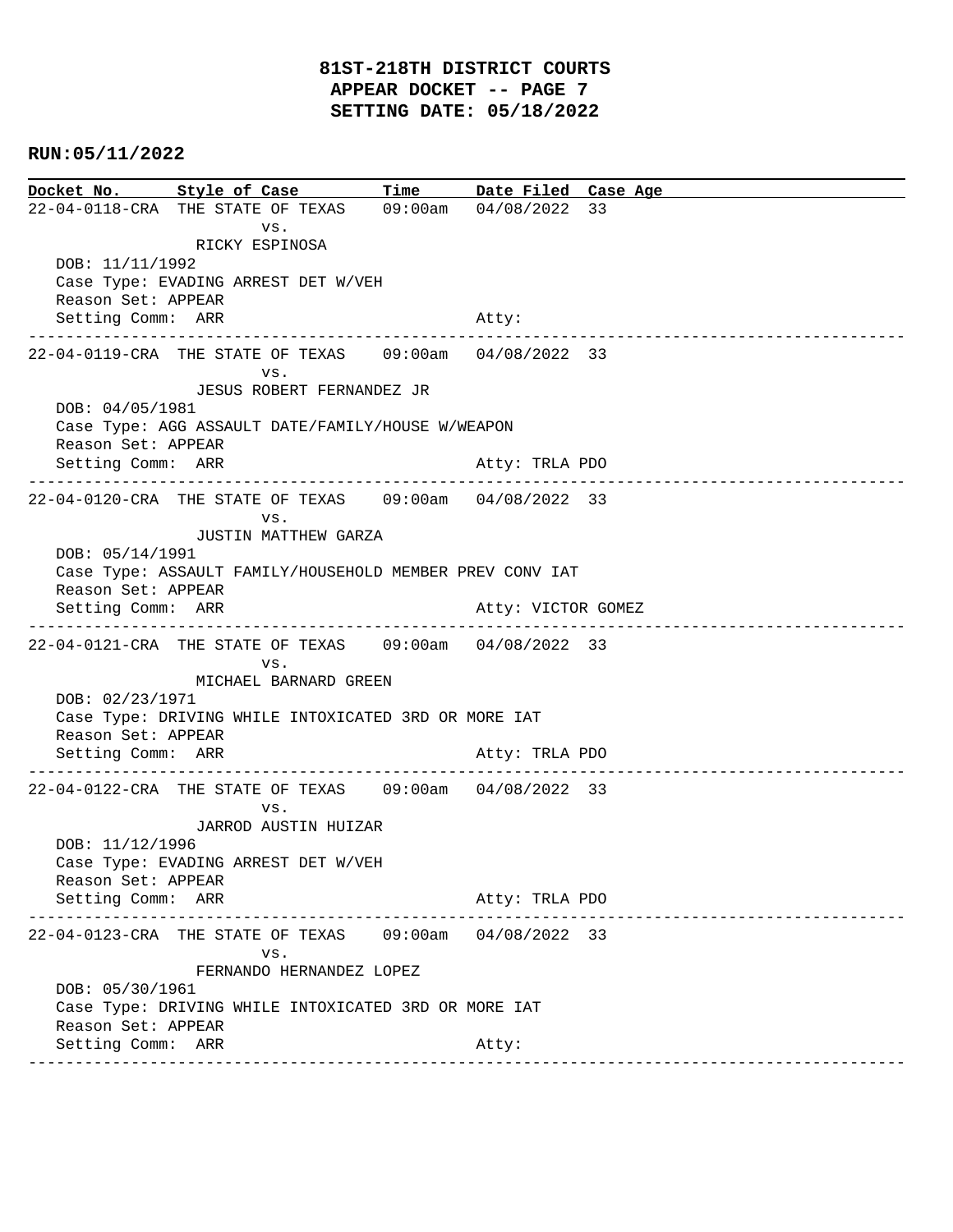**Docket No. Style of Case Time Date Filed Case Age**  22-04-0125-CRA THE STATE OF TEXAS 09:00am 04/08/2022 33 vs. ETHAN TYLER MARTINEZ DOB: 02/21/2003 Case Type: EVADING ARREST DET W/VEH Reason Set: APPEAR Setting Comm: ARR Atty: ---------------------------------------------------------------------------------------------- 22-04-0126-CRA THE STATE OF TEXAS 09:00am 04/08/2022 33 vs. DEVYN JAYLEE MENCHACA DOB: 04/25/2002 Case Type: AGG ASSAULT DATE/FAMILY/HOUSE W/WEAPON Reason Set: APPEAR Setting Comm: ARR; CLKS LTR Atty: ---------------------------------------------------------------------------------------------- 22-04-0127-CRA THE STATE OF TEXAS 09:00am 04/08/2022 33 vs. BEN V NARRO DOB: 06/19/1967 Case Type: UNAUTH USE OF VEHICLE Reason Set: APPEAR Setting Comm: ARR Atty: TRLA PDO ---------------------------------------------------------------------------------------------- 22-04-0128-CRA THE STATE OF TEXAS 09:00am 04/08/2022 33 vs. BRANDON ALLYN PEREZ DOB: 12/21/1989 Case Type: UNAUTH USE OF VEHICLE Reason Set: APPEAR Setting Comm: ARR Atty: ---------------------------------------------------------------------------------------------- 22-04-0132-CRA THE STATE OF TEXAS 09:00am 04/08/2022 33 vs. OSCAR ANTONIO YBARRA DOB: 08/27/1993 Case Type: UNAUTH USE OF VEHICLE Reason Set: APPEAR Setting Comm: ARR Atty: ---------------------------------------------------------------------------------------------- 22-04-0133-CRA THE STATE OF TEXAS 09:00am 04/08/2022 33 vs. EMILIANO JUAN ZAVALA DOB: 02/14/2004 Case Type: AGG ASSLT MV DISCH FRARM RKLS HAB/BLDG/VEH SBI Reason Set: APPEAR Setting Comm: ARR Atty: ----------------------------------------------------------------------------------------------